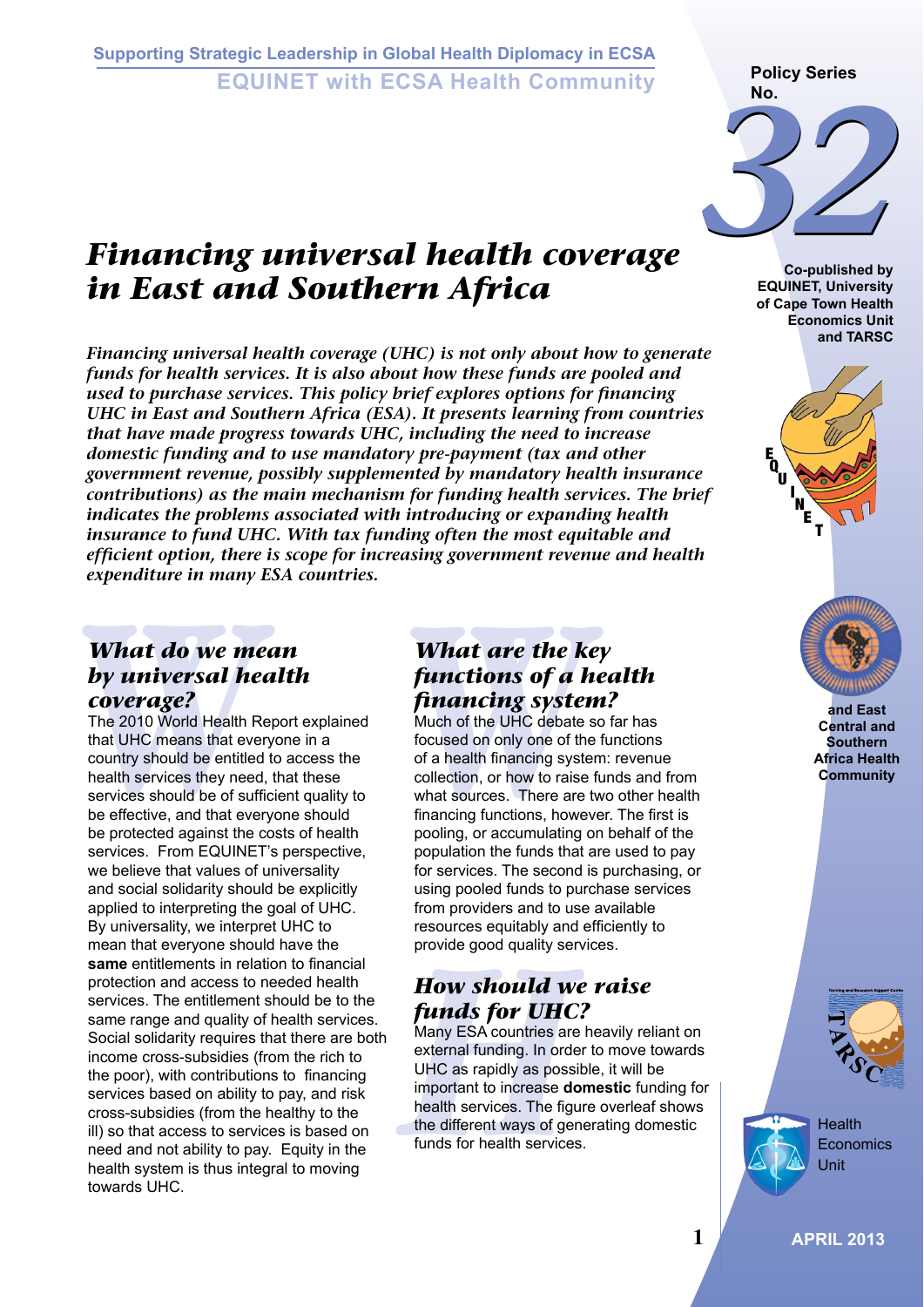





It is important that domestic funds are generated in a way that is equitable and that protects people against financial risk. A key way of doing this is to reduce the reliance on out-of-pocket payments as a way of funding health services. Out of pocket payments refer to cash payments made to meet costs of and charges for health care. Many ESA countries are now removing user fees from public sector health services, and experience has shown that this must be planned carefully and accompanied by increased pre-payment funding, particularly from domestic sources.

#### *What role does insurance play?*

**What role does**<br> **insurance play**<br>
The 2010 World Health F<br>
unequivocally states that<br>
to achieve UHC through<br>
enrolment in health insurance<br>
Voluntary health insurance<br>
not cover services for the<br>
poor to pay insurance p The 2010 World Health Report unequivocally states that it is not feasible to achieve UHC through voluntary enrolment in health insurance schemes. Voluntary health insurance schemes do not cover services for those who are too poor to pay insurance premiums. Also, if pre-payment is not mandatory, the rich and healthy will choose to not contribute to funding services needed by poor and sick people. It is only possible to achieve strong cross-subsidies through **mandatory** pre-payment mechanisms. Voluntary health insurance thus only has a limited role as a source of funds for services that are complementary or additional to the universal entitlements that are funded through mandatory prepayment mechanisms.

One form of voluntary health insurance that has become increasingly popular in low- and middle-income countries is that of community-based health insurance (CBHI). There is considerable debate about the role of CBHI schemes. On the one hand, where mandatory pre-payment funding is limited, and households are faced with making out-of-pocket payments that may prevent them from being able to use health services when needed, CBHI schemes may be the only mechanism for promoting access to health services. On the other hand, CBHI schemes have achieved limited population coverage and usually cover a very limited range of health services. They generate very little revenue, as their contribution rates need to be low to be affordable to poor communities, but the costs of collecting these contributions can be quite high. The payments have been found to be very regressive, with poor people paying a higher percentage of their income on CBHI contributions than richer people. CBHI schemes should thus be seen as a temporary secondbest option for providing some financial protection in contexts where government is not fulfilling its responsibility for funding health services.

The key focus in moving towards universal coverage should be on **mandatory** pre-payment mechanisms.

**2**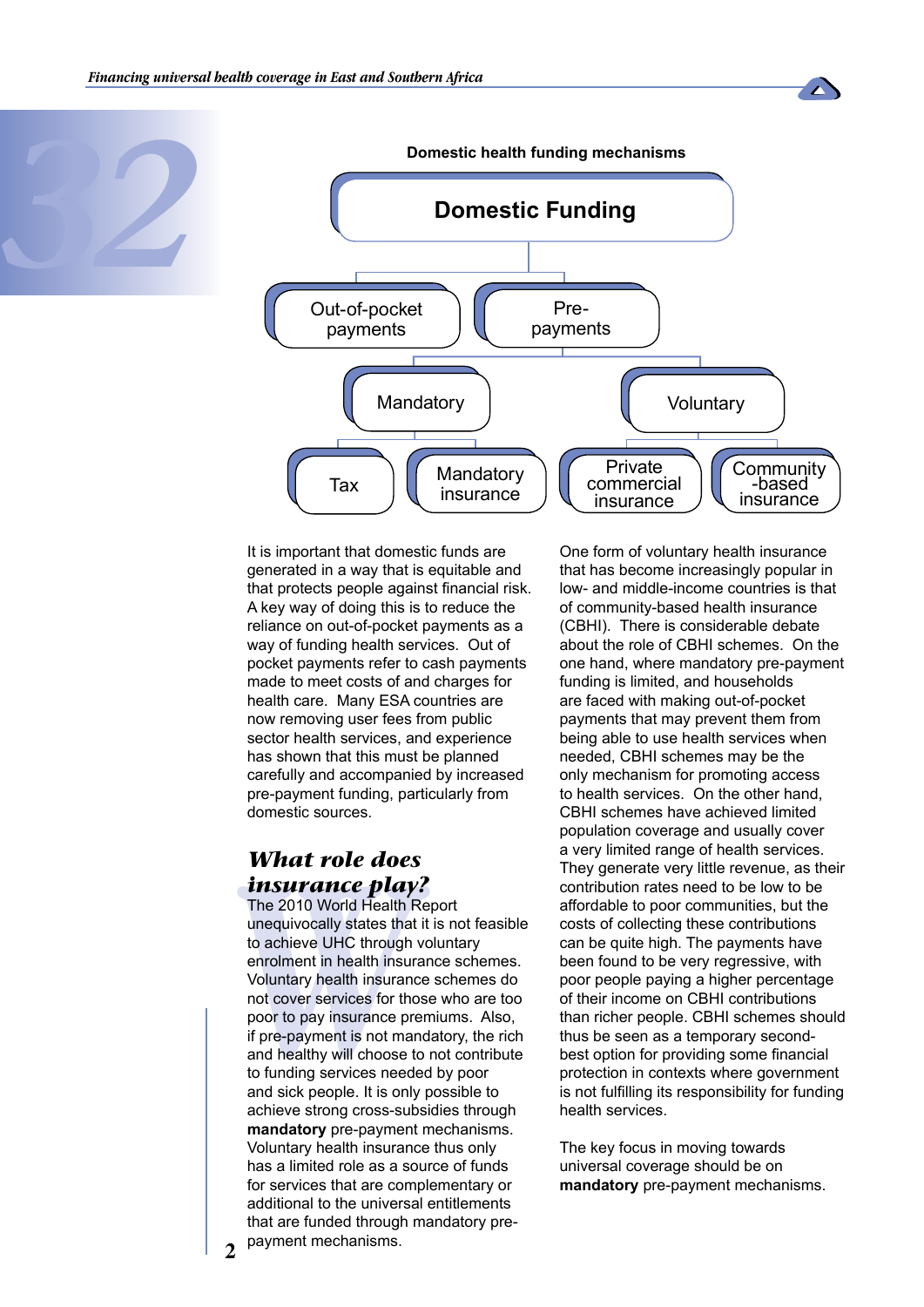Many African countries are exploring introducing mandatory health insurance (MHI) schemes to cover formal sector employees. However, introducing MHI for formal sector workers can lead to reduced tax resources being available for publicly funded services. This is because the single largest group of formal sector employees in ESA countries is usually civil servants, and in some countries the MHI only covers civil servants. Government generally spends far more in making their employer contributions to MHI than they would have spent per capita on tax-funded services. MHI funds are also generally used to benefit only those who make MHI contributions. This creates a tiered and inequitable system and is not in line with the principle in UHC that all have the same service benefit entitlements. Some countries have explored introducing MHI contributions for those outside formal employment, to cover a larger section of the population. However, recent research has shown that MHI contributions by those who are not in formal employment are strongly regressive and generate very little revenue.

#### *What options are there for increased tax funding?*

strongly regressive and g<br>revenue.<br>**What options**<br>**there for incred<br>funding?**<br>Policy makers in many E<br>see a need to generate s<br>from those working in the<br>given the small share of<br>Gov Policy makers in many ESA countries see a need to generate some revenue from those working in the informal sector, given the small share of people working in formal employment and paying personal income tax. If there is political insistence on generating funding from those outside the formal employment sector, then indirect taxes are a more equitable and efficient mechanism than MHI contributions. However, given the large income inequalities in many ESA countries, it may be more relevant to improve the collection of taxes from high net-worth individuals and high earning or multinational corporations or sectors.

One challenge that is often raised in tax funding is that of limited fiscal space for increased government spending in the health sector. However there is a basis to challenge this and to push the fiscal space envelop. The figure below shows that government revenue and expenditure as a share of GDP are lower in a number of ESA countries than the average for all low-income countries. In many ESA countries there is scope for increasing government revenue and expenditure as a share of gross domestic product (GDP). Even if a country has a low GDP, it does not automatically mean that its government revenue and expenditure as a percentage of GDP also has to be low. It is more feasible to increase government spending on health services if total government revenue is increased.



#### **Government revenue & expenditure as % GDP**

Source: International Monetary Fund, 2012.